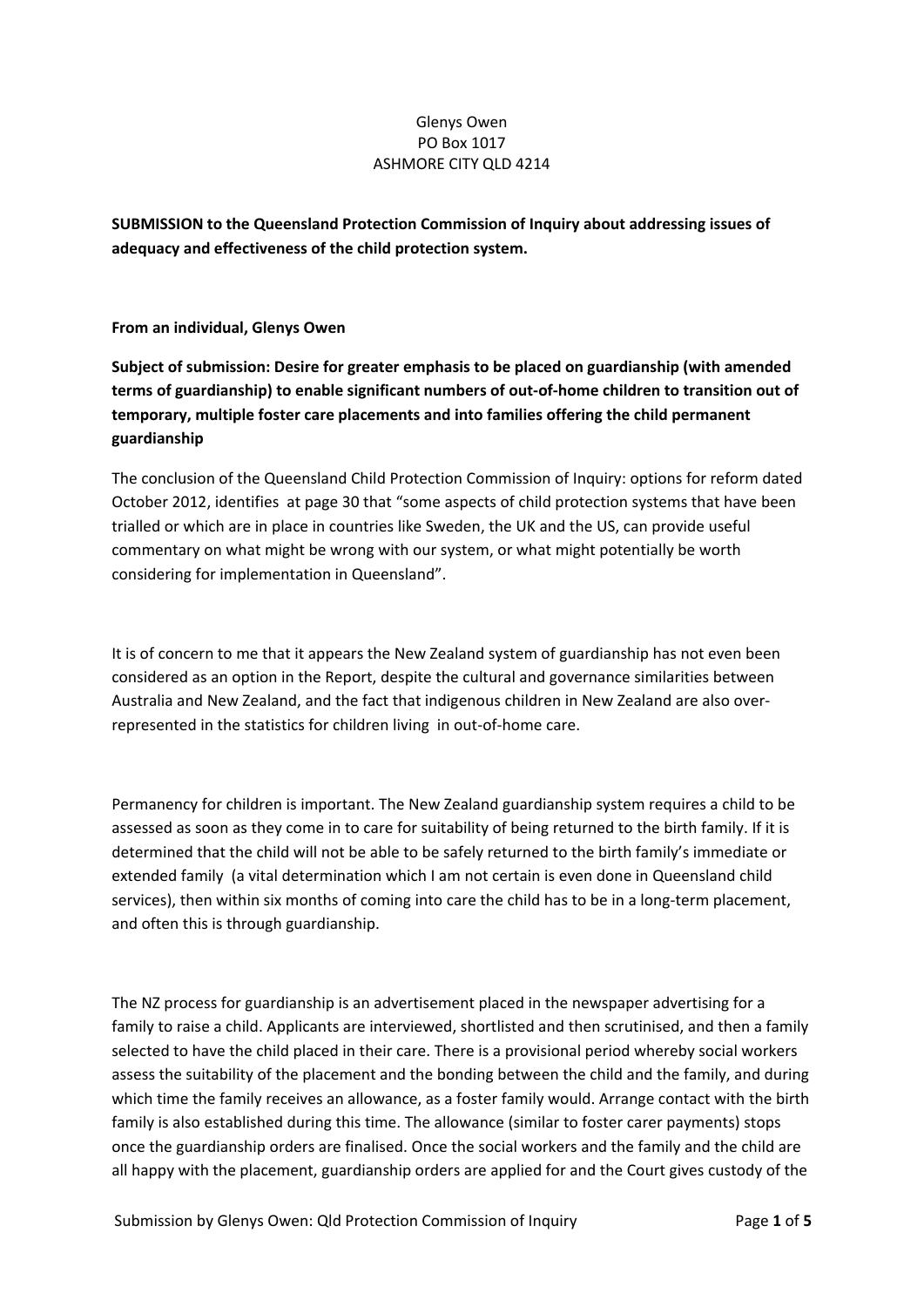child to the guardians, along with the Director‐General of Social Welfare. One of the orders states that the guardians' legal costs will be paid by the government should the birth family make a claim to have the child returned to them. This is to give security to both the child and the guardian family as this is a permanent arrangement. At the time guardianship is confirmed by the Court, the social workers and Children & Young Persons' Services exit from the situation. It is up to the guardians to continue contact with the birth families and arrange access as appropriate. CYPS is not involved, and does not do annual checks on the placement like in Queensland. It is assumed that as guardianship has been well vetted and endorsed by the Court that the parents are appropriate to be given the responsibility to raise the child within the family as they would their own children. This also releases CYPS from the burden of continued monitoring and the on‐going cost of monitoring to the tax payers.

I know of a number of such guardianship arrangements in New Zealand, and the children still have some contact with the birth families, but it is at the discretion of the guardian family and Child Services are not involved at all in such arrangements or ongoing contact with the child.

My daughter came to me through guardianship in NZ, and she is now 15 and lives with me in Queensland, a dual citizen of Australia and New Zealand, and maintains regular contact with her birth family in New Zealand and visits them once a year. We have had no involvement of CYPS since guardianship was confirmed when my daughter was aged 2yrs.

I have personally seen the destructive nature of foster care on girls while I lived in Hawaii during the 1980s. I became "big sister" to two girls, and assisted each of them to transition out of foster care homes into more appropriate homes. I was appalled at the foster care situations they had been living in. It was my first experience of foster carers running businesses like puppy farm breeding, where the focus was on making money from children rather than providing them a nurturing home to live in so they could be safe and grow into healthy and happy young adults. I stayed involved with one of the girls until she went to the mainland the year later as an emancipated minor, and the other I am still in touch with and proud of her and her four children.

I have also witnessed foster carers in New Zealand and Queensland who concerned me as their attitude indicated their focus was on the money the children generated rather than the quality lifestyle they could give the children in their home. They could count how many children had lived with them, but so many placements disturbed me as there seemed no permanence for the majority of the children who had passed through their houses.

Where the focus is on payment for providing shelter for a child, there will be a risk that the child will suffer for monetary gain.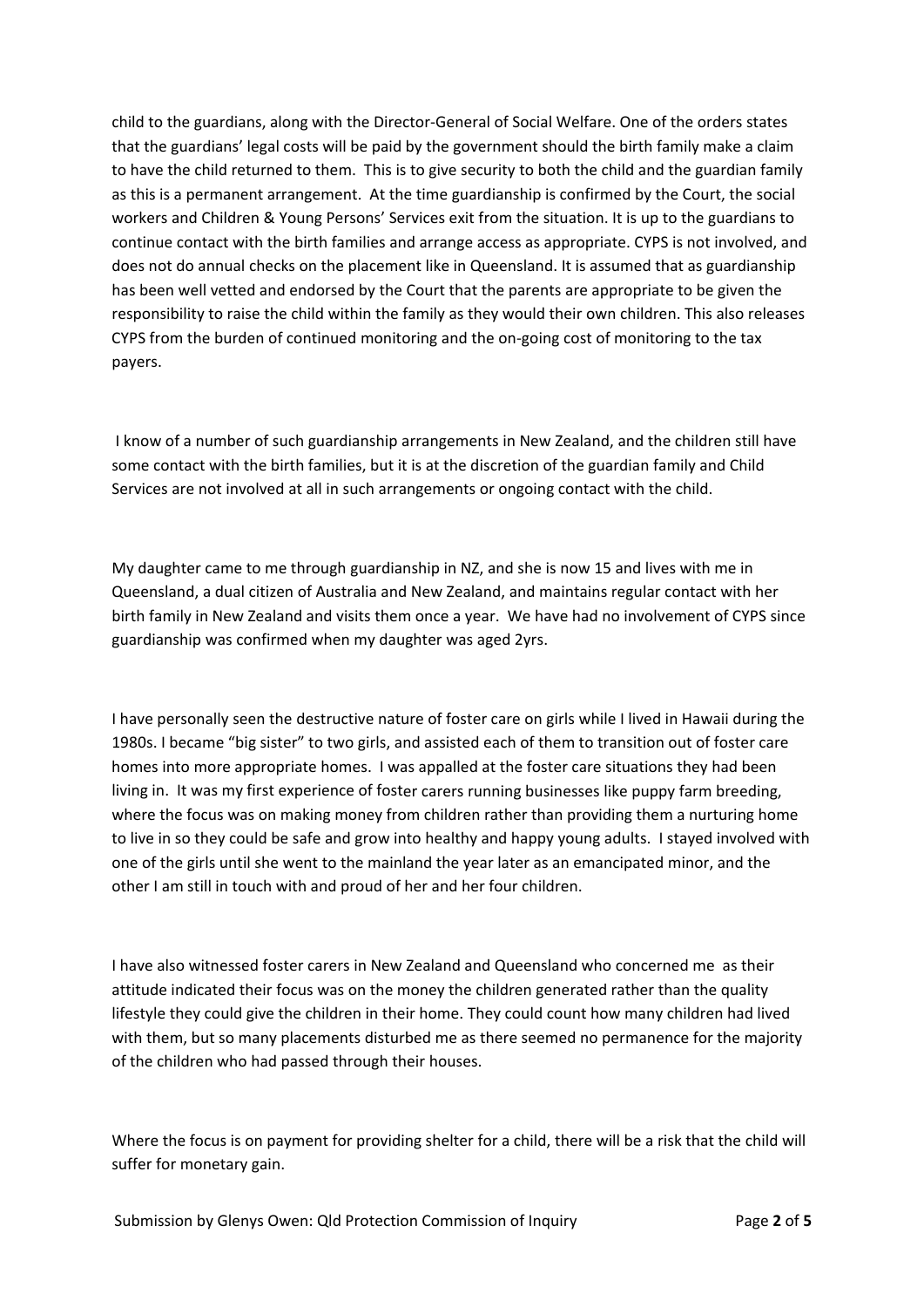The calibre and intention of people applying for guardianship is very different from foster carers. Guardianship removes the incentive of generating money from housing children.

I do not support foster‐carers being guardians at the same time. A Guardian family accepts the child as their own and provides love & support, education and out‐school activities, and attends to health concerns for the child as a parent is expected to do. Under such circumstances, routine and at least annual vigilance by government child services workers is unwarranted, and in fact would be an intrusion on the family dynamic, as well as an expense to the tax payers of the state. If the family has been approved by the Court, after intensive scrutiny, the family should be able to get on with the job of raising a child in their family.

A new emphasis on Guardianship within Queensland child protection laws will enable children in out-of-home to experience permanence which the current 2-year placement order denies them. Guardianship gives children a chance to experience stability in a decent long‐term family home and to have the best chance of developing into well adjusted young adults.

In a paper, *Health of Children in "out‐of‐home" care – paediatric policy*, by the Royal Australasian College of Physicians, (2006), Introduction, states that "children and young people in 'out‐of‐home' care have been recognised globally as a highly vulnerable group of children with increased physical, mental and social health needs, and with associated limited access to resources" (p10).

Children entering foster care may have health issues, however, there is evidence that these children have on‐going unmet health needs, such as missed immunisations and inadequate dental care, and development disabilities and chronic medical conditions. This "deficit is particularly marked in those [children] who have experienced multiple placements and presumably lack of continuity of health care" (RACP, *Health of Children in "out‐of‐home" care – paediatric policy*, 2006, p.15).

Permanent placement with one family long‐term will prevent the exacerbation of children's health issues as outlined above. The same RACP study identifies the high prevalence of psychological and mental health problems of children in foster care, and the multiple causes including environmental, social, biological and psychological risk factors (p. 16). The stress of re-unification with the natural parents, or even visits with the natural parents, can further destabilise a child. The RACP report identifies the high incidence of children in foster care reporting suicidal ideation, and even homicidal ideation, and there is an over-representation in the juvenile justice system and prisons of people who had been in care before the age of 16 years.

The RACP Report notes that adult longitudinal studies identify that those who have been in care during childhood have significantly higher mental health, educational and vocational problems that the general population (p. 17).

Submission by Glenys Owen: Qld Protection Commission of Inquiry Page **3** of **5**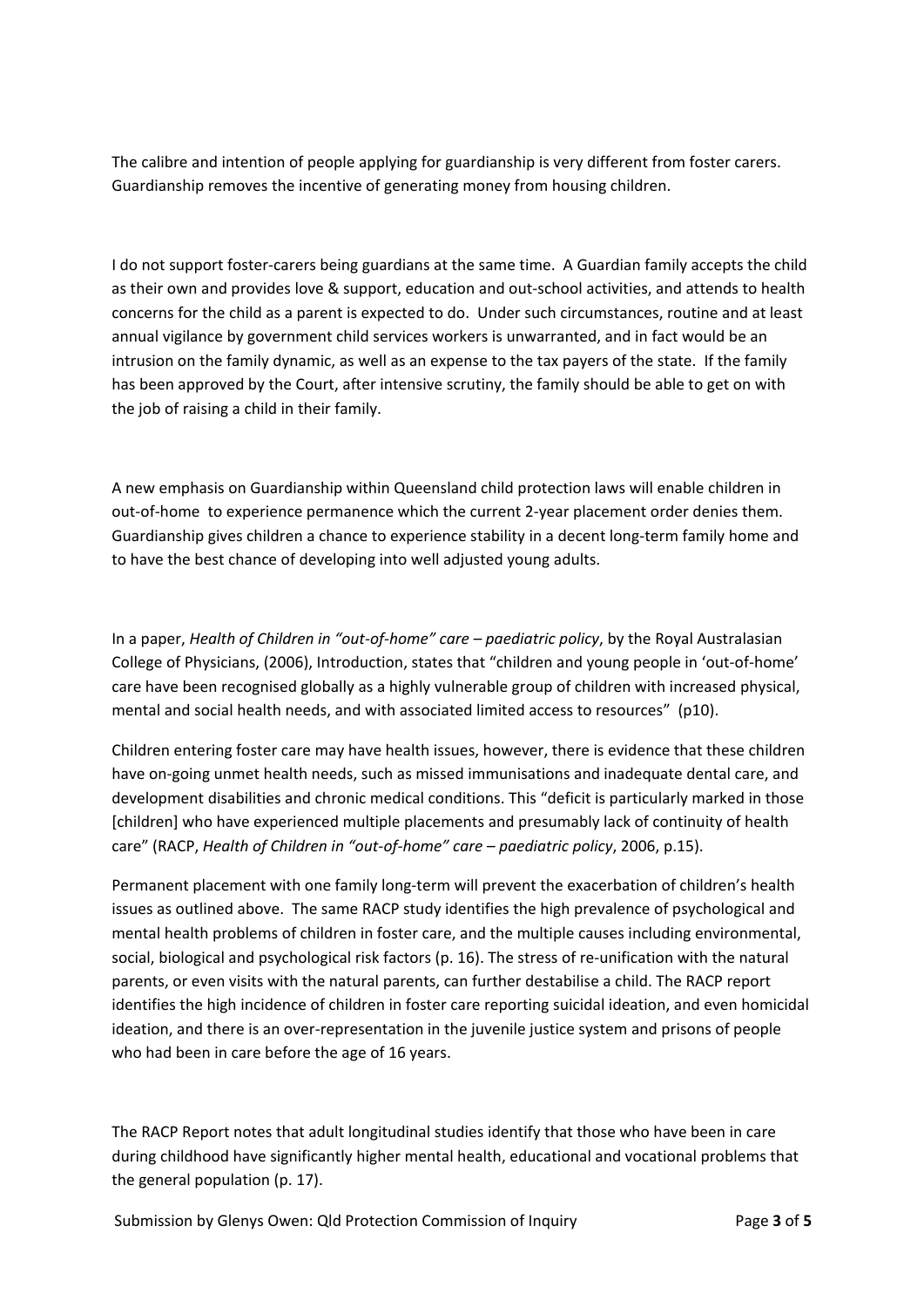As the RACP Reports states "there is a clear need for evidence based services and interventions to enhance children and young peoples mental wellbeing.

Children have a right to experience permanency in their life ‐ and stability, safety, love and the opportunity to enjoy the freedom of being a child in a family unit – which are things that foster‐ carers cannot deliver with the current placement orders that require the social workers to remove and re‐home children.

I believe that the current "revolving door" policies of short-term and multiple foster-home placements generates unwell children who become disenfranchised, insecure, unloved, and disassociated adults.

The Practice Resource – Long‐term guardianship – assessment factors – discusses options for foster carers to continue to provide for other foster‐placement children in their care as well as being a long‐term guardian to a child. I do not currently see the opportunity for families outside of the foster-carer pool to become guardians, unless it is for a child from the extended family. I believe a focus on gaining guardians from outside of the foster‐carer pool will provide families with greater diversity of experiences and circumstances into which a child can be successfully places. I do not agree with ongoing involvement of Child Safety Services, even if just for a yearly contact with the child.

Some children in our‐of‐home care will have a greater predisposition for mental illness inherited from parents, and that could have been the reason the children had to be placed in care. Children may also have foetal alcohol issues, or unavoidable disabilities from birth. I firmly believe that if a family is prepared to take a child in and rear the child as their own (even with ongoing contact with birth family and maintaining connections with their culture) then that child is going to be loved and nurtured and supported through whatever their circumstances are, and ensure there is the best opportunity for early intervention should health situations arise. This is much better for a child than if the child had been sequentially placed in various foster carer homes for unknown periods and removed because of 2 year orders or at the desire of the Child Services staff.

The humanitarian immediate and long‐term needs of children required to live in out‐of‐home care, must be paramount. What is best for the child? Current statistics show that the revolving door nature of foster care is not working for the benefit of the children in care.

Please, consider a fresh way of caring for our children who will become our future adults. Help them have as good and secure a childhood as possible to set them up with the best chance of being welladjusted adults who contribute to the continued success of Australia.